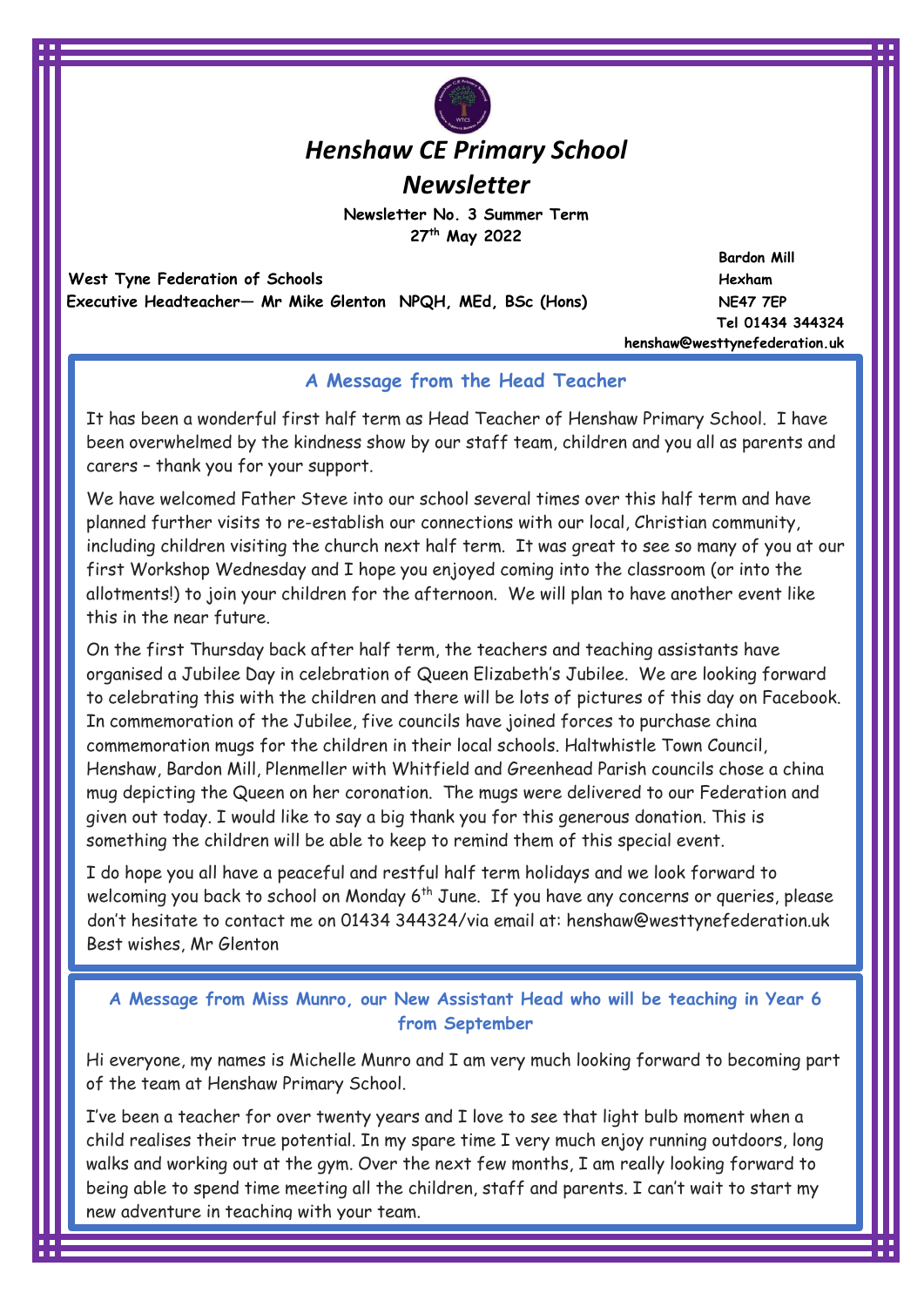## **Class News**

#### Class 1

We have been learning all about bees in Reception. We enjoyed a great afternoon with our friend Suzanne, a local beekeeper. Our Reception friends from Greenhead joined us which was lovely. Suzanne told us lots of interesting facts and we got to try on beekeeper outfits. We also ate toast and honey and made beeswax candles. We had a great time on Workshop Wednesday when our parents helped us to plant our garden that we've been planning. We've been caring for our plants since and things are already growing! In maths we have been looking at number bonds to 5 and 10 and odd and even numbers. Ask your child what the difference is between odd and even numbers. Maybe they could collect an odd and then an even number of different objects for you.

#### Class 2

Class 2 have been very busy. We have been using the balance scales in Maths to weigh objects and talk about which objects are heavier and lighter. In English we have written a letter to Whiffy Wilson to persuade him to come to school. We used our knowledge of different sentence types and extended our sentences using, and, if, but and because. Year 2 have also practised finding and using homophones in their writing. We enjoyed having our parents in to visit for our workshop Wednesday. We were able to share with them our Science work about plants. We have continued to look at plants this week by identifying different types of leaves.The children have thoroughly enjoyed reading their Julia Donaldson books at story time. They have had some thoughtful discussions about the books. They all have a favourite! We will continue to read more Julia Donaldson books next half term.

#### Class 3

Our class has had a very scientific week with baby chicks and ducklings hatching and planting seeds for investigations to be carried out on them. The highlight was the ducklings first swim! Our English focus has been explanation texts and the poetry of Benjamin Zephaniah. In maths, we have continued our work on time from using calendars to timetables to reading and converting time from analogue to digital. In history, we have explored the Roman Empire. Understanding the passing of time is a huge concept for children to grasp. From BC to AD, to times of the day, days of the week, months of the year, time on the clock. Any input with these at home would be much appreciated.

#### Class 4

Class 4 have had a very busy week, with Workshop Wednesday and trips or workshops. In English, the children have been writing their own Greek Myths! We have enjoyed reading those as a class. In art the children have been creating some beautiful art using quilling and collage techniques. In PE we enjoyed a mini-Olympics. In guided reading, we have been enjoying hearing about the adventures of Virgo. We loved our visit to the 'The Sill' with our friends from Greenhead school to take part in an Art/Poetry day 'inspired by nature'. The children enjoyed working together to create their own artwork using natural materials. Later they enjoyed a walk along Hadrian's Wall from 'The Sill 'to 'Sycamore Gap' A fantastic day. We also loved our Music and Dance workshop on Wednesday.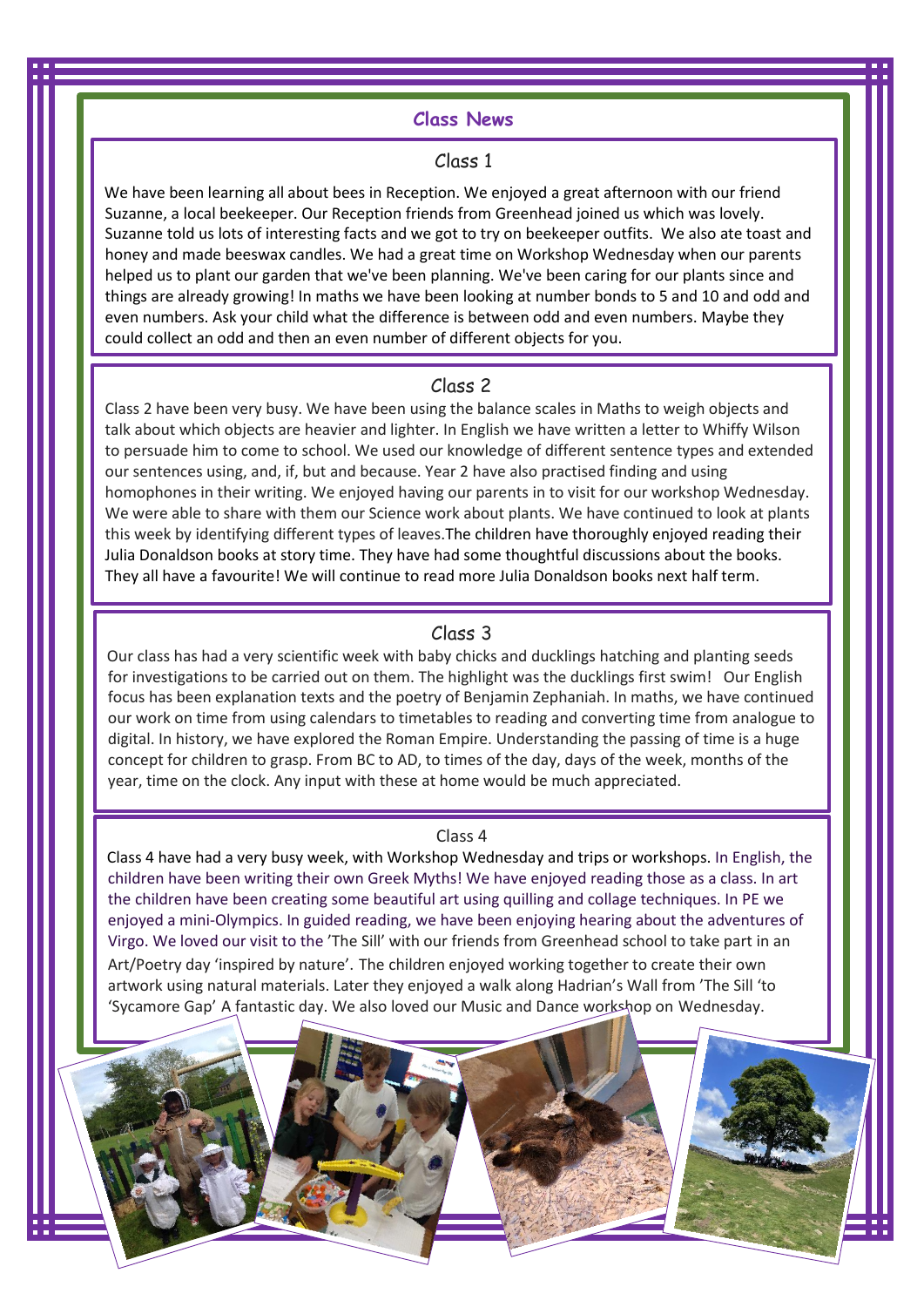## **Our School Promise**

We have continued to learn our new school promise this week which reminds us of our vision and values that we hold dear at The West Tyne Church Schools Federation.

#### The Values of Our School

Wisdom gives us strength in all we do Endurance keeps us going, trust in teamwork too

A thankfulness to God and community is right Respecting his creation, the gifts we hold tight Everyone's forgiven, kindness big and small

We value humility, justice for all Peace and friendship for all to see Striving for koinonia is where we want to be



Staff nominate children who have shown these values in our schools and have been role models for our Christian values in our weekly Celebration Assembly.

Well done to the following children for achieving their awards:

**Learning Award –** Lewis S, Richard **Resilience & Teamwork award -** Reception Class, Arthur B **Etiquette award -** Lewis T, Fearne **Environmental award** – Class 4 **Kindness award –** Barry, Libby **Inclusion award** – Macy C **Friendship award –** Harry B, Class 2 **Role model award –** Charlotte P

Each week, other children receive a postcard through the post to let their adults know how proud of them we are.

**Attendance:**

Class 1 - 100% Class 2 - 84.3% Class 3 – 89.6% Class 4 – 82.1%

## **Pre-loved Uniform Request**

If you have any unwanted, clean and washed uniform (maybe the children have grown out of it?) please feel free to bring it to school as a donation. With the current cost of living crisis, we want to support our families by offering uniform which is pre-loved. This will also support our eco-school culture of reduce, reuse and recycle. Thank you for your support.